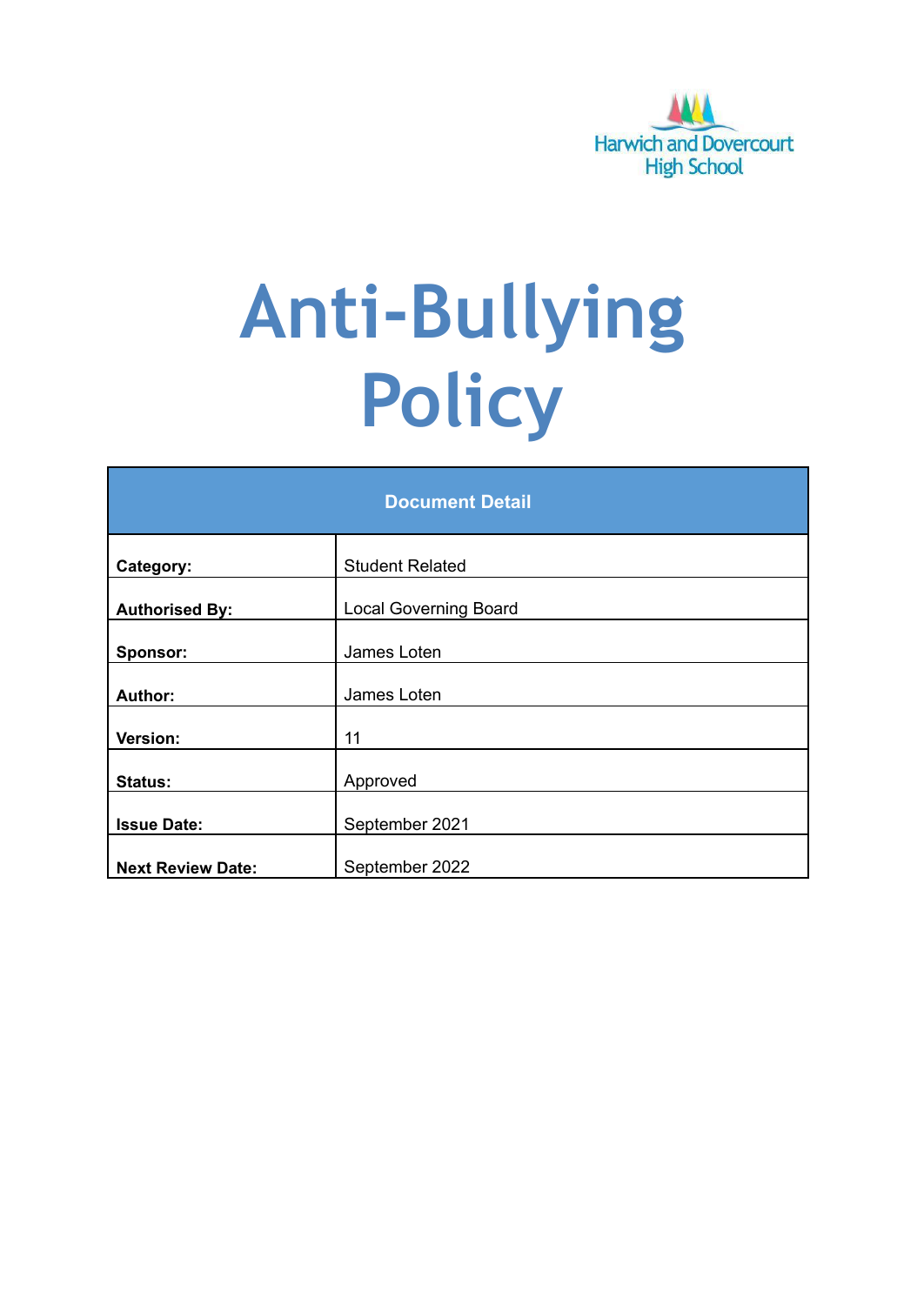#### **Intended Audience**

| <b>Intended Audience</b> | Intended Method of Distribution |
|--------------------------|---------------------------------|
| All Staff and Governors  | <b>Shared Google Drive</b>      |
| Parents/Students         | Website                         |

#### **AMENDMENT TRACKER**

**Name of reviewer:** James Loten

**Date of review:** September 2021

**Summary of all changes being proposed in this policy review:** New KCSIE (2021) mentioned.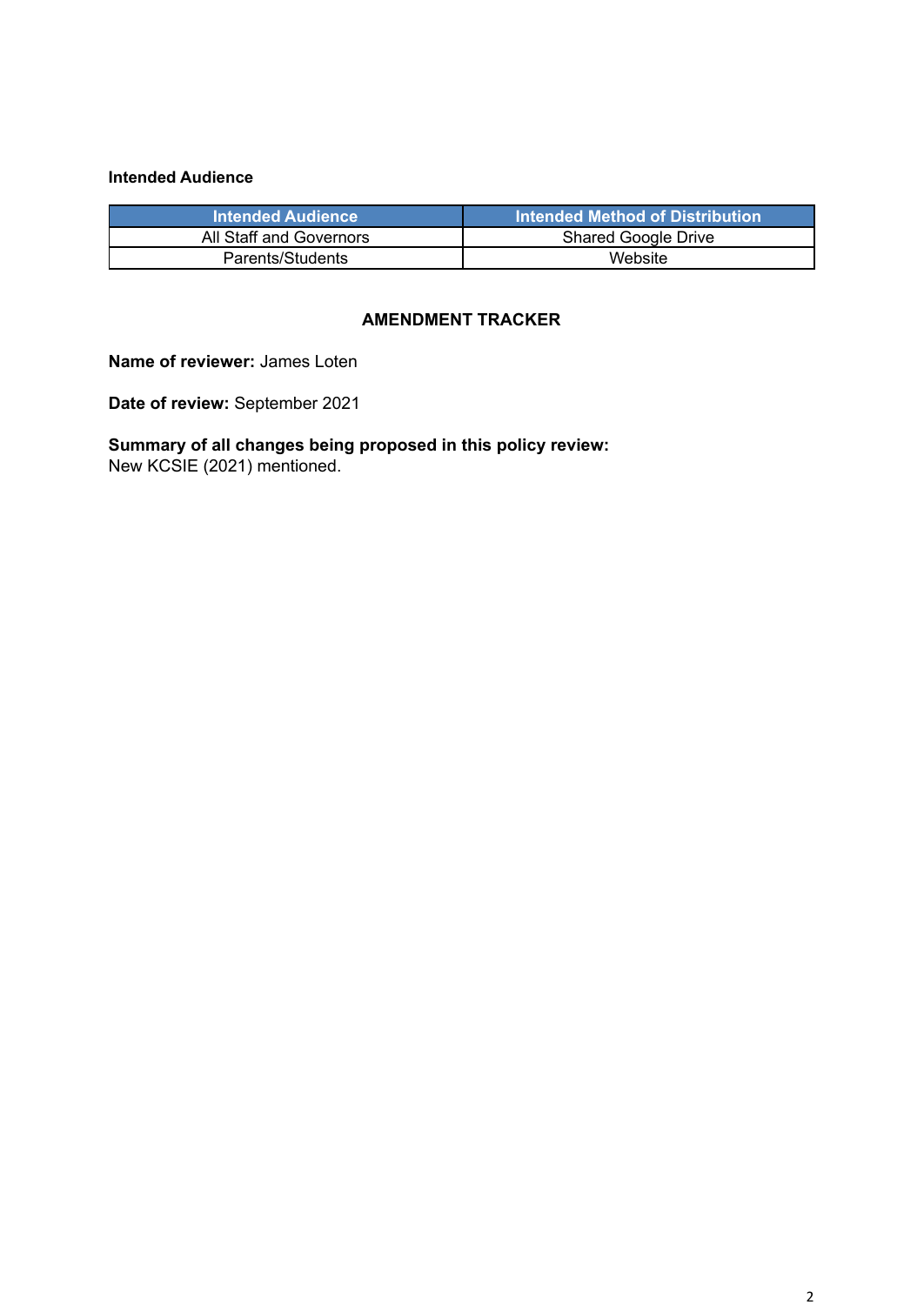## **Aim**

The aim of the Anti-Bullying Policy is to ensure that students have the opportunity to learn in a safe and supportive environment without fear of being bullied. Bullying is anti-social behaviour and affects everyone; it will not be tolerated at Harwich and Dovercourt High School.

### **Principles**

The school will:

- Adopt a definition of bullying that is agreed across the school and accepted across the local community.
- Have a consistent approach to any bullying incidents that occur.
- Raise awareness of bullying and promote positive relationships based on mutual respect.
- Seek to involve all stakeholders in the implementation and monitoring of this policy.
- Promote positive action to prevent bullying through our PSHEE programme and related activities.
- Provide support for all members of the school community that may be involved in dealing with an incident of bullying.
- Provide appropriate training for both staff and students to support the implementation of the policy across the school.
- Ensure fair treatment for all, regardless of age, culture, disability, gender, religion or sexuality, and encourage understanding and tolerance of different social, religious and cultural backgrounds.

### **Legal framework**

This policy has due regard to all relevant legislation including, but not limited to, the following:

- Education and Inspections Act 2006
- Equality Act 2010
- Protection from Harassment Act 1997
- Malicious Communications Act 1988
- Public Order Act 1986
- Communications Act 2003
- Human Rights Act 1998
- Crime and Disorder Act 1998
- Education Act 2011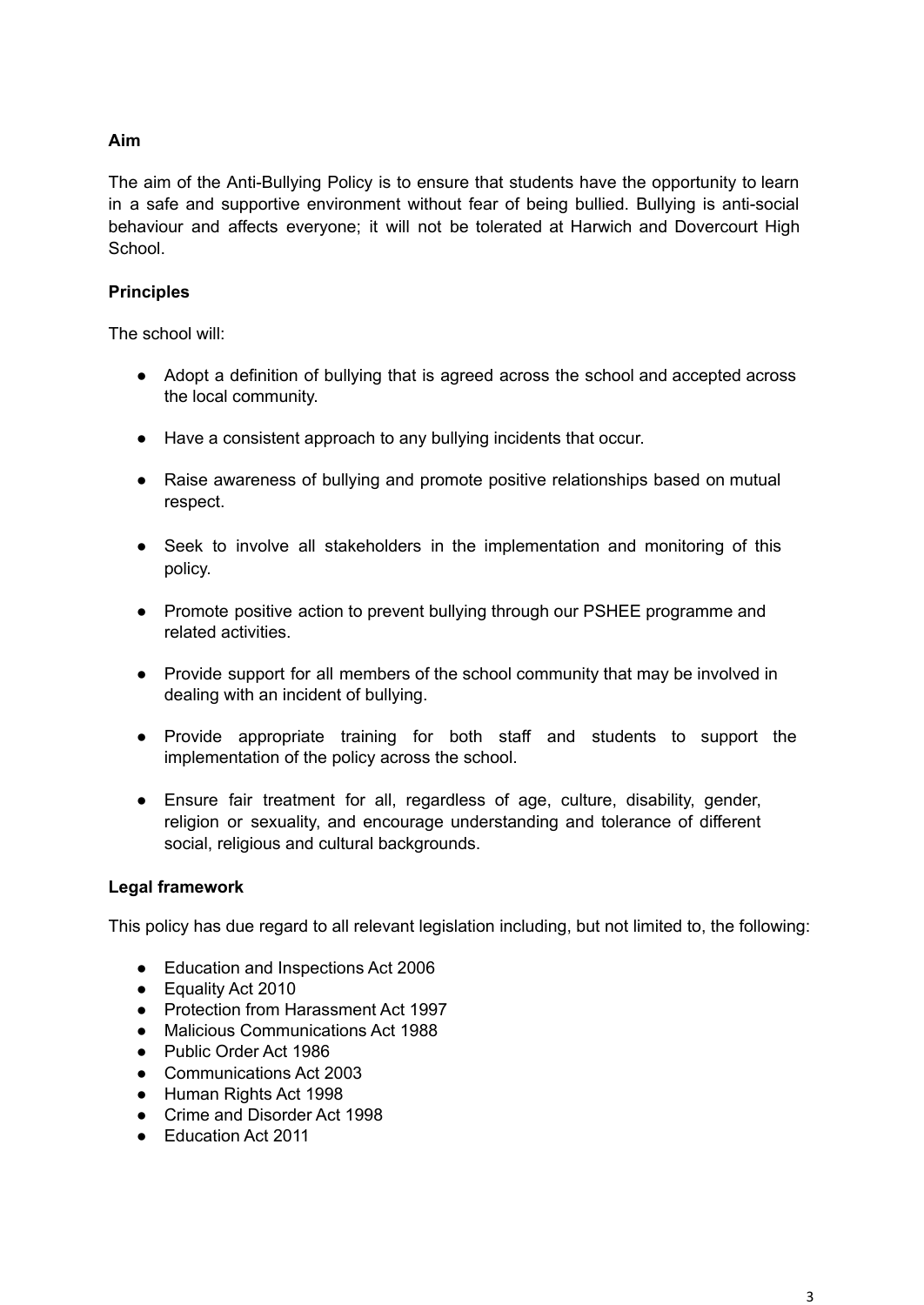This policy has been written in accordance with guidance, including, but not limited to:

- DfE (2017) 'Preventing and tackling bullying'
- DfE (2018) 'Sexual violence and sexual harassment between children in schools and colleges'
- DfE (2018) 'Mental health and wellbeing provision in schools'
- Keeping Children Safe in Education (2019)
- DfE (2021) 'Keeping children safe in education'
- DfE (2020) 'Sharing nudes and semi-nudes: advice for education settings working with children and young people'

This policy operates in conjunction with the following school policies:

- Behaviour for Learning Policy
- Child Protection Policy
- Searching, Screening and Confiscation Policy
- Social, Emotional and Mental Health (SEMH) Policy
- RSE and Health Education Policy

#### **Definition**

For the purpose of this policy, "bullying" is defined as persistent behaviour by an individual or group with the intention of verbally, physically, or emotionally harming another person or group.

Bullying is generally characterised by:

- **Repetition**: Incidents are not one-offs; they are frequent and happen over a period of time.
- **Intent**: The perpetrator(s) means to cause verbal, physical or emotional harm; it is not accidental.
- **Targeting**: Bullying is generally targeted at a specific individual or group.
- **Power imbalance**: Whether real or perceived, bullying is generally based on unequal power relations.

Vulnerable pupils are more likely to be the targets of bullying due to the attitudes and behaviours some young people have towards those who are different from themselves.

Vulnerable pupils may include, but are not limited to:

- Pupils with SEND.
- Pupils who are adopted.
- Pupils suffering from a health problem.
- Pupils with caring responsibilities.

Pupils with certain characteristics are also more likely to be targets of bullying, including, but not limited to: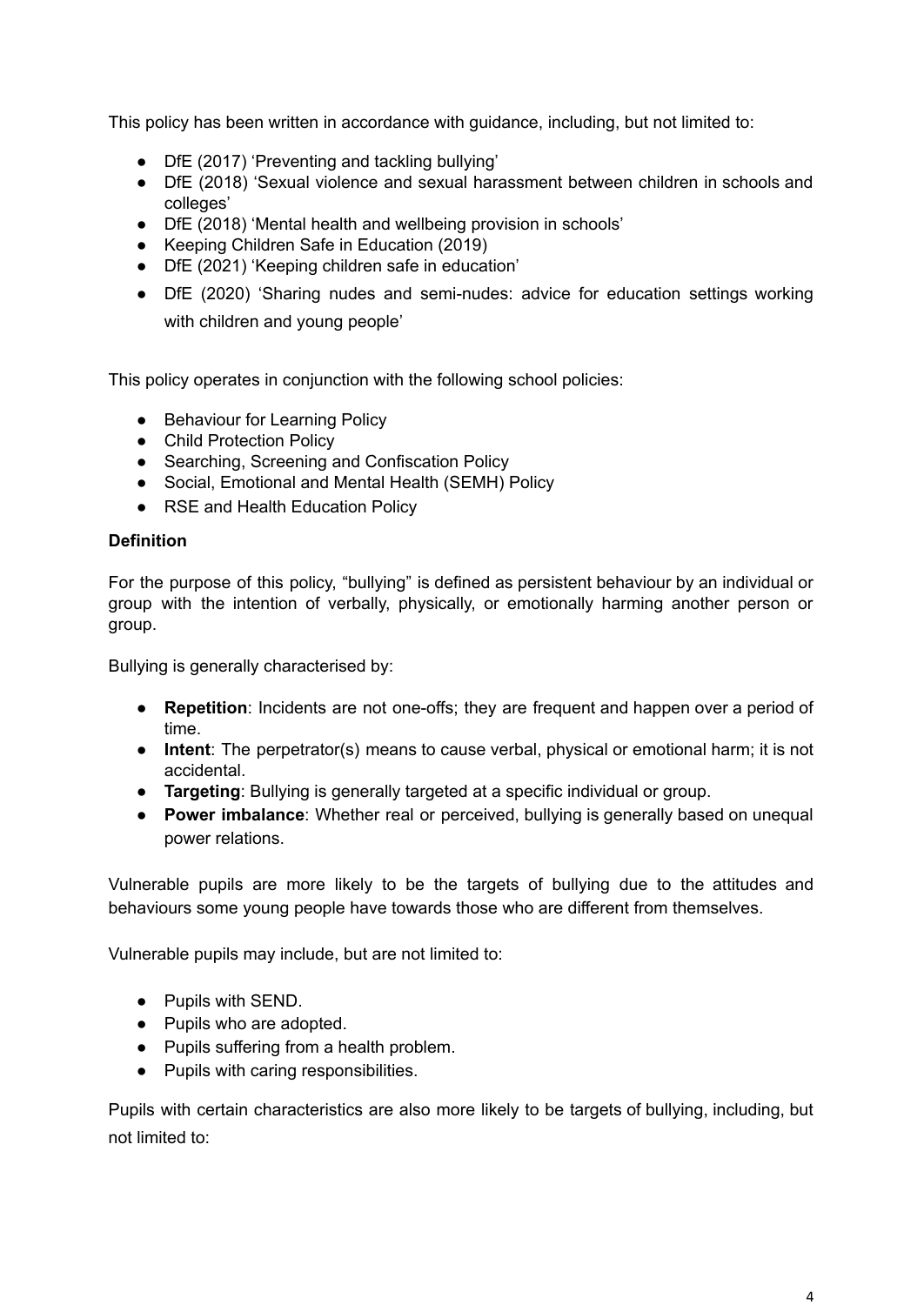- Pupils who are LGBTQ+, or perceived to be LGBTQ+.
- Pupils from BAME backgrounds.
- Pupils from socioeconomically disadvantaged backgrounds.

## **Types of bullying:**

Many kinds of behaviour can be considered bullying and can be related to almost anything. Teasing another pupil because of their appearance, religion, ethnicity, gender, sexual-orientation, home life, culture, disability, or SEND are some of the types of bullying that can occur.

Bullying is acted out through the following mediums:

- Verbally
- Physically
- **•** Emotionally
- Online (Cyber)

**Racist bullying:** Bullying another person based on their ethnic background, religion or skin colour. Racist bullying is a criminal offence under the Crime and Disorder Act 1998 and Public Order Act 1986.

**Homophobic bullying:** Bullying another person because of their actual or perceived sexual orientation.

**Transphobic bullying:** Bullying based on another person's gender identity or gender presentation, or for not conforming to dominant gender roles.

**Sexist bullying:** Bullying based on sexist attitudes expressed in a way to demean, intimidate or harm another person because of their sex or gender. Sexist bullying may sometimes be characterised by inappropriate sexual behaviours.

**Sexual bullying:** Bullying behaviour that has a physical, psychological, verbal or non-verbal sexual dimension/dynamic that subordinates, humiliates or intimidates another person. This is commonly underpinned by sexist attitudes or gender stereotypes.

**Prejudicial bullying:** Bullying based on prejudices directed towards specific characteristics, e.g. SEND or mental health issues.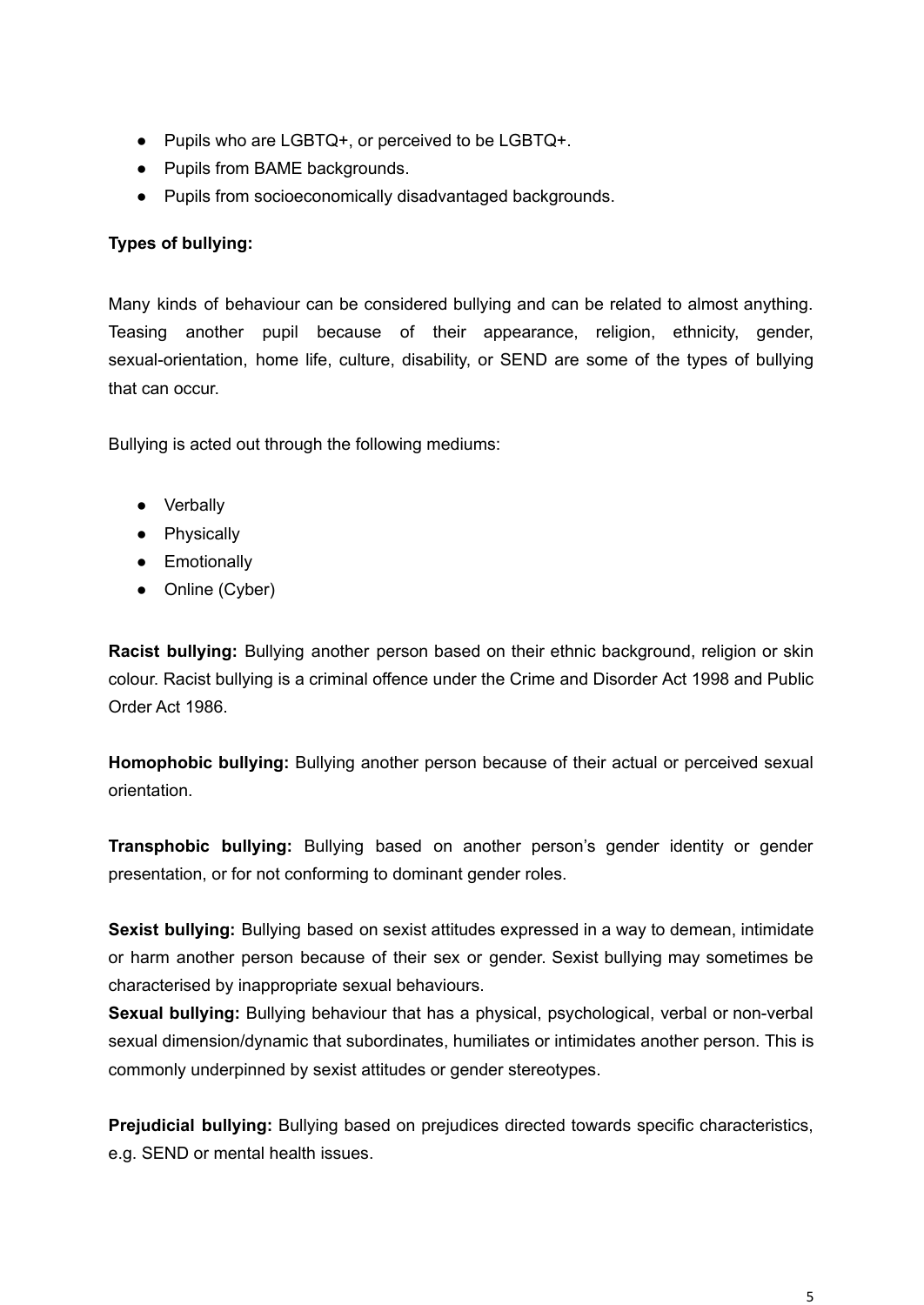**Relational bullying:** Bullying that primarily consists of excluding, isolating and ostracising someone – usually through verbal and emotional bullying.

**Socio-economic bullying:** Bullying based on prejudices against the perceived social status of the victim, including, but not limited to, their economic status, their parents' occupations, their health or nutrition level, or the perceived "quality" of their clothing or belongings.

Students who are being bullied may show changes in behaviour, such as becoming shy and nervous, feigning illness, and taking unusual absences. There may be evidence of changes in work patterns, lacking concentration or truanting from school. Students must be encouraged to report bullying.

All staff must be alert to the signs of bullying and act promptly and firmly against it in accordance with school policy. If unchecked, others may come to see bullying behaviour as acceptable within the school. It is not unknown for victims to become bullies of younger or more vulnerable students than themselves. Bullying can and frequently does have long term effects on victims which may affect their adult lives.

#### **Roles and responsibilities**

The local governing committee is responsible for:

- Evaluating and reviewing this policy to ensure that it is not discriminatory.
- The overall implementation of this policy.
- Ensuring that the school adopts a tolerant and open-minded policy towards difference.
- Ensuring the school is inclusive.
- Analysing any bullying data to establish patterns and reviewing this policy in light of these.

The headteacher and DSL are responsible for:

- Reviewing and amending this policy, accounting for new legislation and government guidance, and using staff experience of dealing with bullying incidents in previous years to improve procedures.
- Keeping a Bullying Log of all reported incidents, including which type of bullying has occurred, to allow for proper analysis of the data collected.
- Analysing the data in the bullying record at termly intervals to identify trends, so that appropriate measures to tackle them can be implemented.
- Arranging appropriate training for staff members.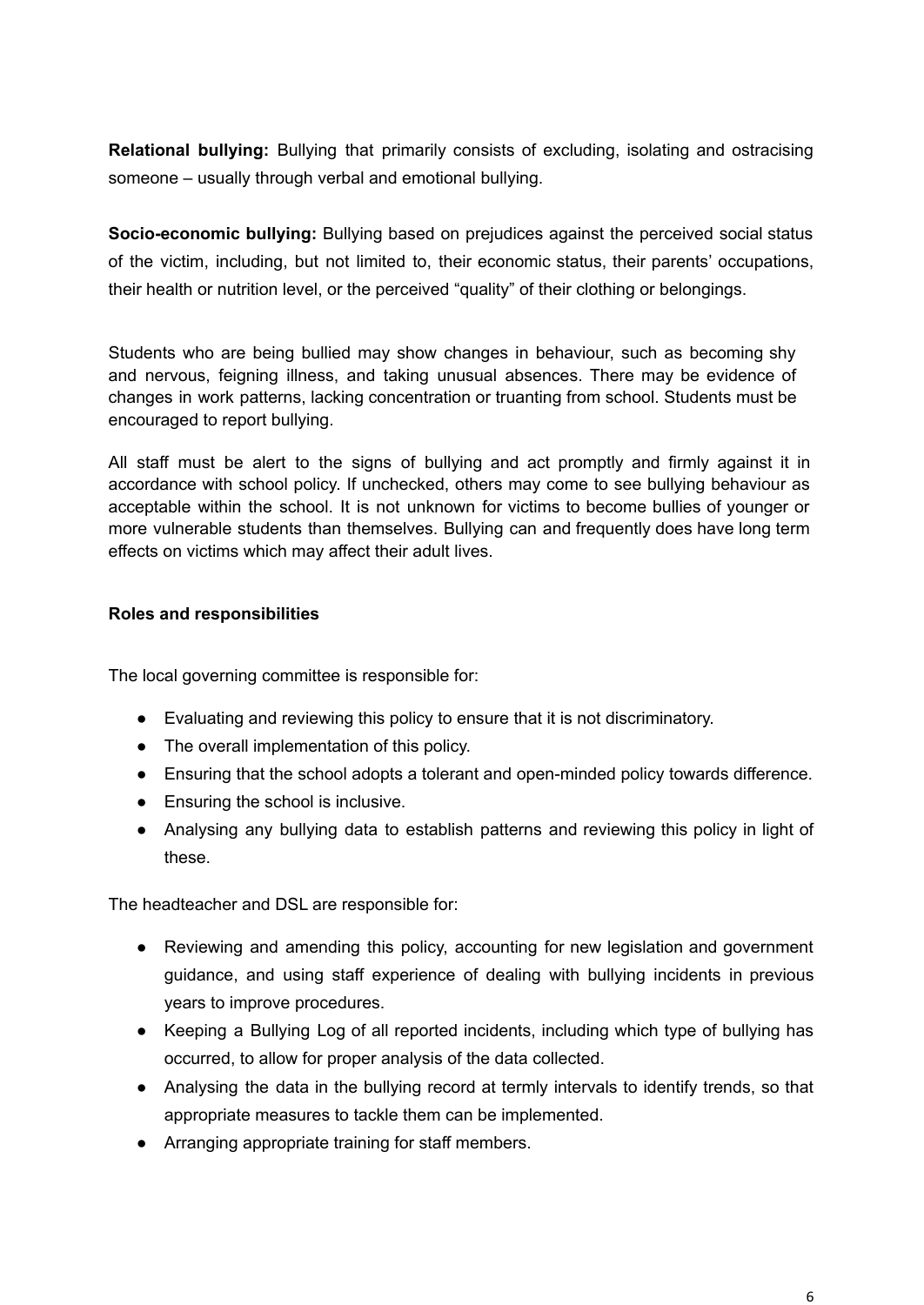Heads of Year are responsible for:

- Corresponding and meeting with parents where necessary.
- Providing a point of contact for pupils and parents, when more serious bullying incidents occur.

Teachers are responsible for:

- Being alert to social dynamics in their class.
- Being available for pupils who wish to report bullying.
- Providing follow-up support after bullying incidents.
- Being alert to possible bullying situations, particularly exclusion from friendship groups, and that they inform the pupil's heads of year of such observations.
- Refraining from gender stereotyping when dealing with bullying.
- Understanding the composition of pupil groups, showing sensitivity to those who have been the victims of bullying.
- Reporting any instances of bullying once they have been approached by a pupil for support.

The Inclusion Manager is responsible for:

- Offering emotional support to victims of bullying.
- Alerting the relevant heads of year regarding any incidents of bullying.

Parents are responsible for:

- Informing their child's head of year or form tutor if they have any concerns that their child is the victim of bullying or involving in bullying in any way.
- Being watchful of their child's behaviour, attitude and characteristics and informing the relevant staff members of any changes.

Pupils are responsible for:

- Informing a member of staff if they witness bullying or are a victim of bullying.
- Not making counter-threats if they are victims of bullying.
- Walking away from dangerous situations and avoiding involving other pupils in incidents.
- Keeping evidence of cyberbullying and informing a member of staff should they fall victim to cyber bullying.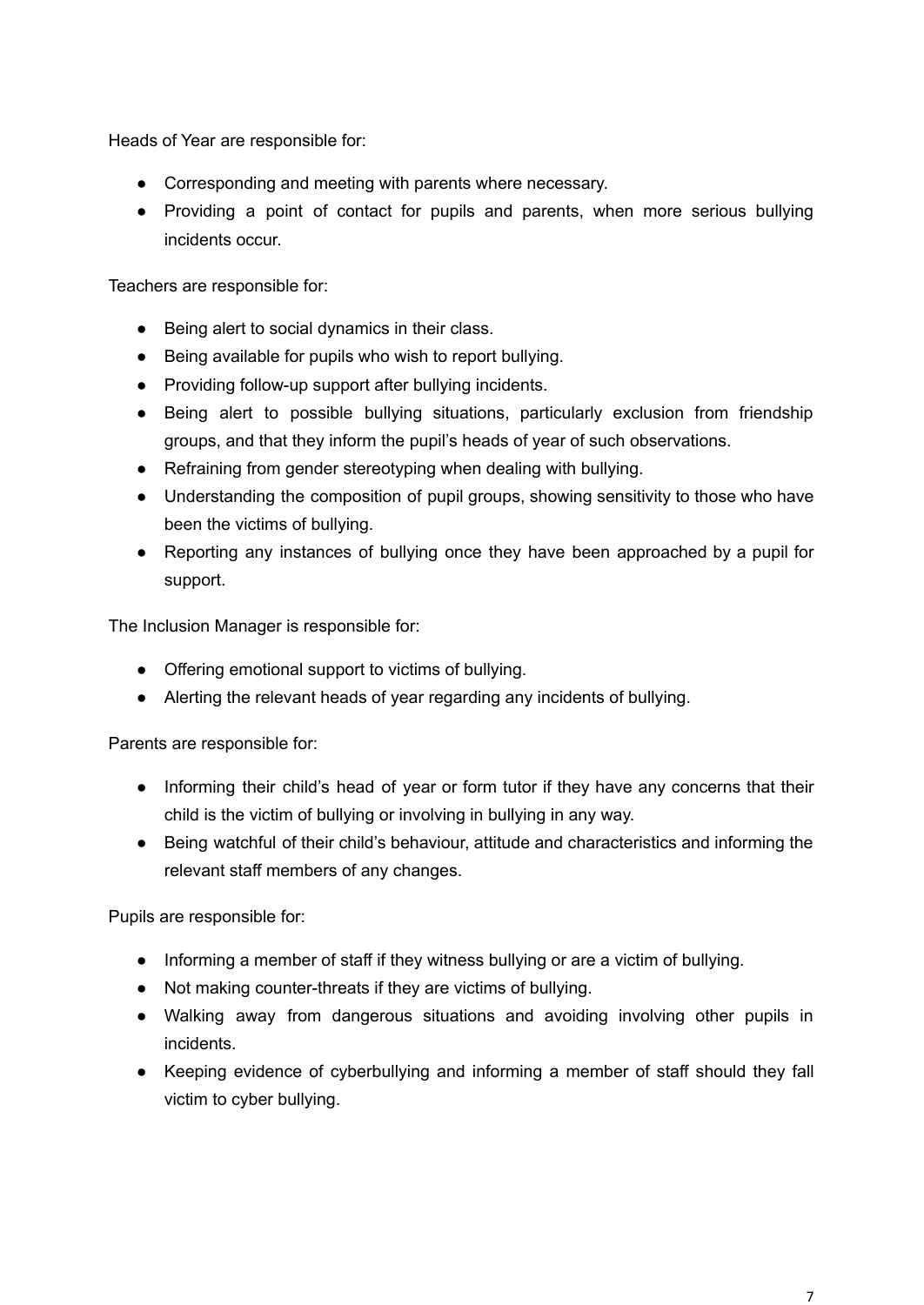## **Statutory implications**

The school understands that, under the Equality Act 2010, it has a responsibility to:

- Eliminate unlawful discrimination, harassment, victimisation and any other conduct prohibited by the act.
- Advance equality of opportunity between people who share a protected characteristic and people who do not share it.
- Foster good relations between people who share a protected characteristic and people who do not share it.

The school understands that, under the Human Rights Act (HRA) 1998, it could have charges brought against it if it allows the rights of pupils to be breached by failing to take bullying seriously.

The headteacher will ensure that this policy complies with the HRA; the headteacher understands that they cannot do this without fully involving their teaching staff.

Although bullying itself is not a criminal offence, some types of harassment, threatening behaviour and/or communications may be considered criminal offences.

Under the Malicious Communications Act 1988, it is an offence for a person to electronically communicate with another person with the intent to cause distress or anxiety, or in a way which conveys a message which is indecent or grossly offensive, a threat, or contains information which is false and known or believed to be false by the sender.

The Protection from Harassment Act 1997 makes it an offence to knowingly pursue any course of conduct amounting to harassment.

Section 127 of the Communications Act 2003 makes it an offence to send, by means of a public electronic communications network, a message, or other matter, that is grossly offensive or of an indecent, obscene or menacing character. It is unlawful to disseminate defamatory information through any media, including internet sites.

Other forms of bullying which are illegal and should be reported to the police include: violence or assault, theft, repeated harassment or intimidation and hate crimes.

## **Prevention**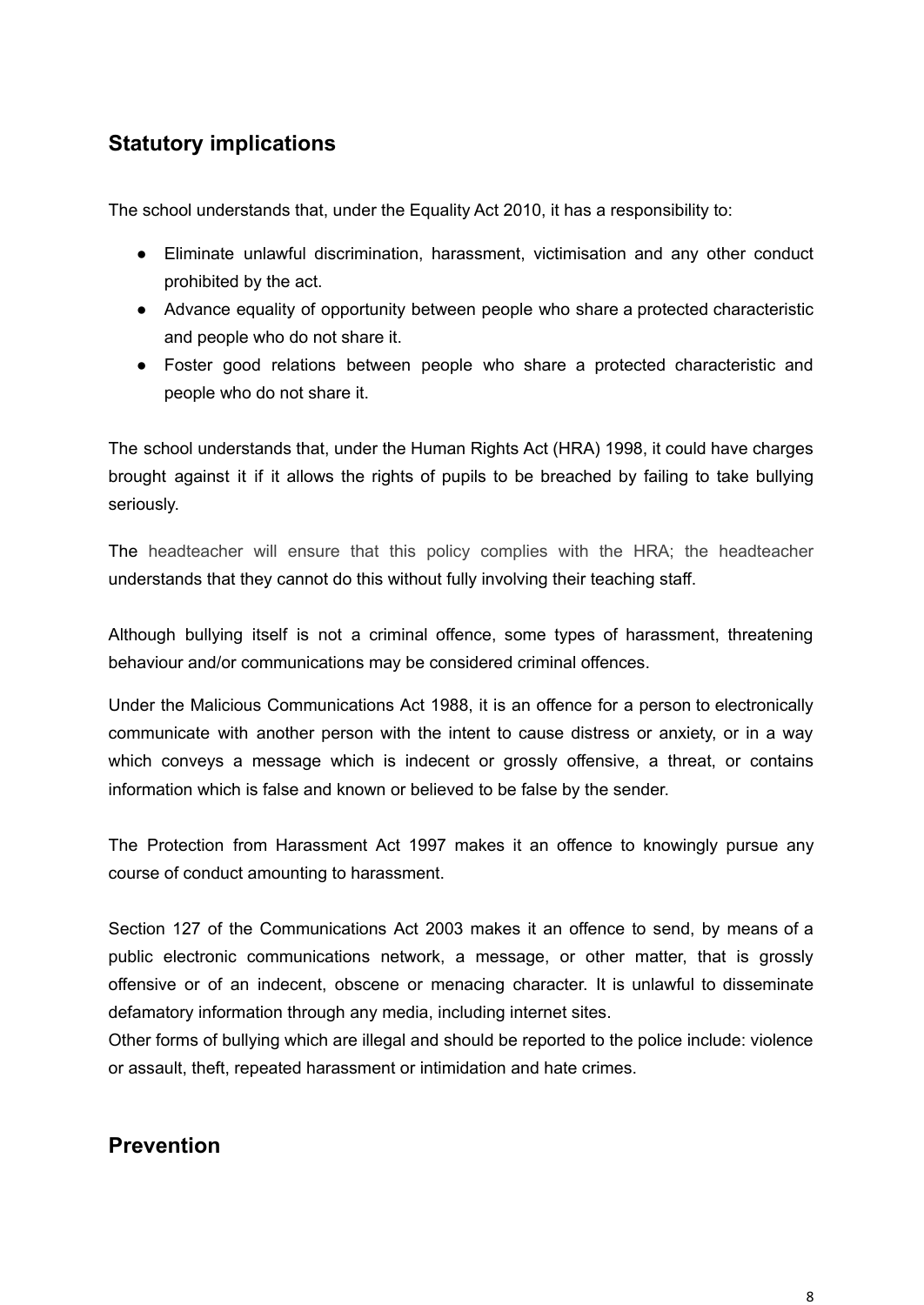The school clearly communicates a whole-school commitment to addressing bullying in the form of a written statement which is regularly promoted across the whole school.

All reported or investigated instances of bullying will be investigated by a member of staff.

Staff will encourage pupil cooperation and the development of interpersonal skills using group and pair work.

All types of bullying will be discussed as part of the RSE and health education curriculum, in line with the RSE and Health Education Policy.

Diversity, difference and respect for others is promoted and celebrated through various lessons.

Seating plans will be organised and altered in a way that prevents instances of bullying.

Potential victims of bullying are placed in working groups with other pupils who do not abuse or take advantage of others.

Opportunities to extend friendship groups and interactive skills are provided through participation in special events, for example, drama productions, sporting activities and cultural groups.

All members of the school are made aware of this policy and their responsibilities in relation to it.

All staff members receive training on identifying and dealing with the different types of bullying.

A safe place, supervised by a teacher, is available for pupils to go to during free time if they feel threatened or wish to be alone.

The teacher supervising the area will speak to pupils to find out the cause of any problems and, ultimately, stop any form of bullying taking place.

Pupils deemed vulnerable, as defined in this policy, will meet with their form tutor, assistant head of year or suitably trusted member of staff on a weekly basis, where appropriate, to ensure any problems can be actioned quickly.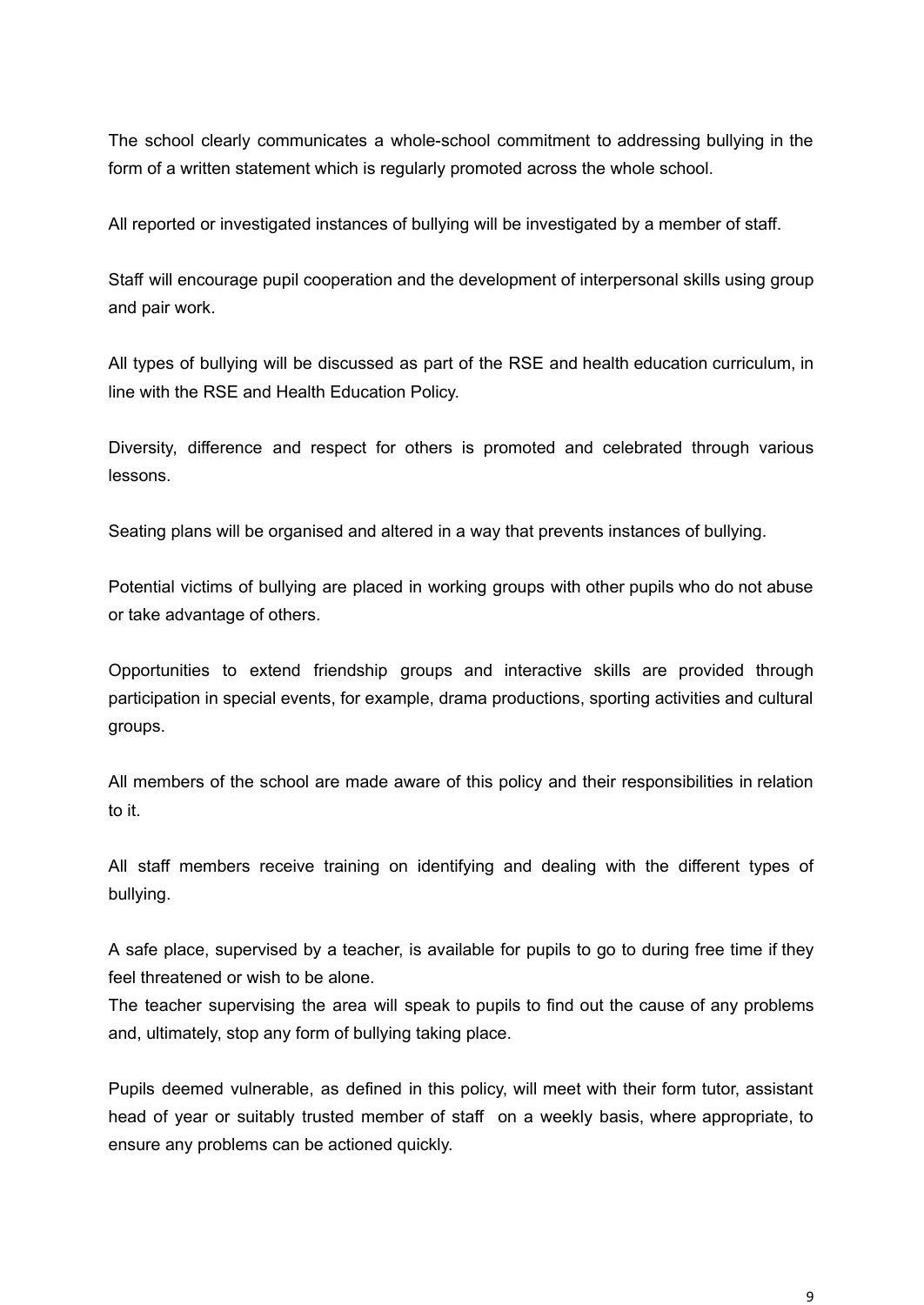Form tutors will also offer an 'open door' policy allowing pupils to discuss any bullying, whether they are victims or have witnessed an incident.

Before a vulnerable pupil joins the school, the pupil's form tutor and the DSL will develop a strategy to prevent bullying from happening – this will include giving the pupil a buddy to help integrate them into the school.

The school will be alert to, and address, any mental health and wellbeing issues amongst pupils, as these can be a cause of bullying behaviour.

The school will be alert to instances of the sharing of indecent imagery of pupils amongst the school cohort, and will evaluate whether the instance is part of normal sexual development or whether it presents a safeguarding concern; the latter instances will be managed in line with the Child Protection Policy.

The school will ensure potential perpetrators are given support as required, so their educational, emotional and social development isn't negatively influenced by outside factors, e.g. mental health issues.

# **Signs of bullying**

Staff will be alert to the following signs that may indicate a pupil is a victim of bullying:

- Being frightened to travel to or from school
- Asking to be driven to school
- Unwillingness to attend school
- Truancy
- Becoming anxious or lacking confidence
- Saving that they feel ill in the morning
- Decreased involvement in school work
- Leaving school with torn clothes or damaged possessions
- Missing possessions
- Missing dinner money
- Asking for extra money or stealing
- Cuts or bruises
- Lack of appetite
- Unwillingness to use the internet or mobile devices
- Becoming agitated when receiving calls or text messages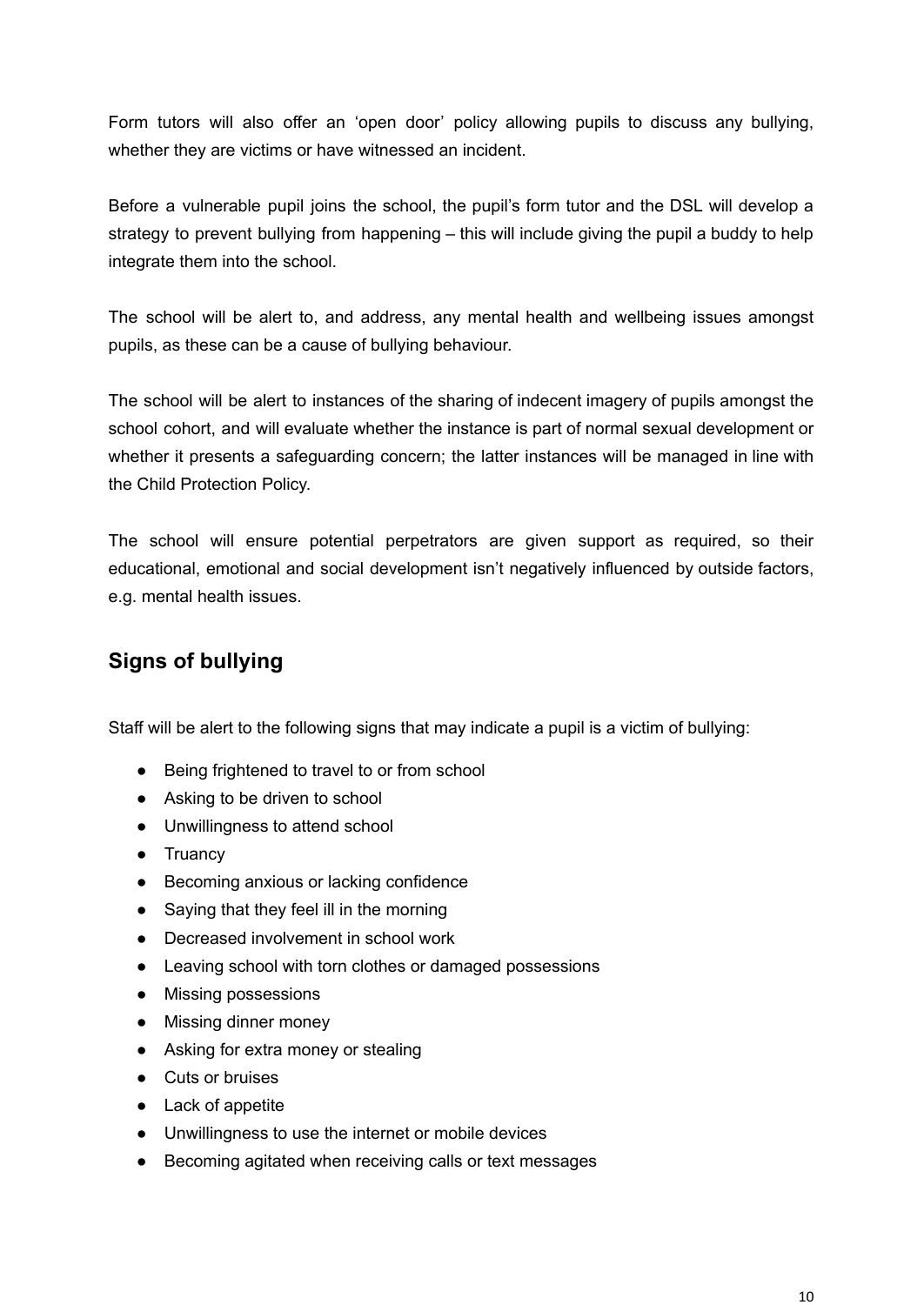- Lack of eye contact
- Becoming short tempered
- Change in behaviour and attitude at home

Although the signs outlined above may not be due to bullying, they may be due to deeper social, emotional or mental health issues, so are still worth investigating.

Pupils who display a significant number of these signs will be approached by a member of staff to determine the underlying issues causing this behaviour.

Staff will be aware of the potential factors that may indicate a pupil is likely to exhibit bullying behaviours, including, but not limited to, the following:

- They have experienced mental health problems, which have led to them becoming more easily aggravated.
- They have been the victim of domestic abuse
- Their academic performance has started to fall and they are showing signs of stress

If staff become aware of any factors that could lead to bullying behaviours, they will notify the DSL via the HDHS [Reporting](https://docs.google.com/forms/d/e/1FAIpQLSfi0jQ9UU3A1utjps6z7V2YsoKetGKLgR8NEhSChUWV-5I5ng/viewform) A Concern Form. The DSL/DDSL will decide who will investigate the matter and monitor the situation.

## **Staff principles**

The school will ensure that prevention is a prominent aspect of its anti-bullying vision.

Staff will treat reports of bullying seriously and they will not ignore signs of suspected bullying.

Unpleasantness from one pupil towards another will always be challenged and will never be ignored.

Staff will act immediately when they become aware of a bullying incident.

Staff always respect pupils' privacy, and information about specific instances of bullying are not discussed with others, unless the pupil has given consent, or there is a safeguarding concern.

If a member of staff believes a pupil is in danger, e.g. of being hurt, they will inform the DSL immediately.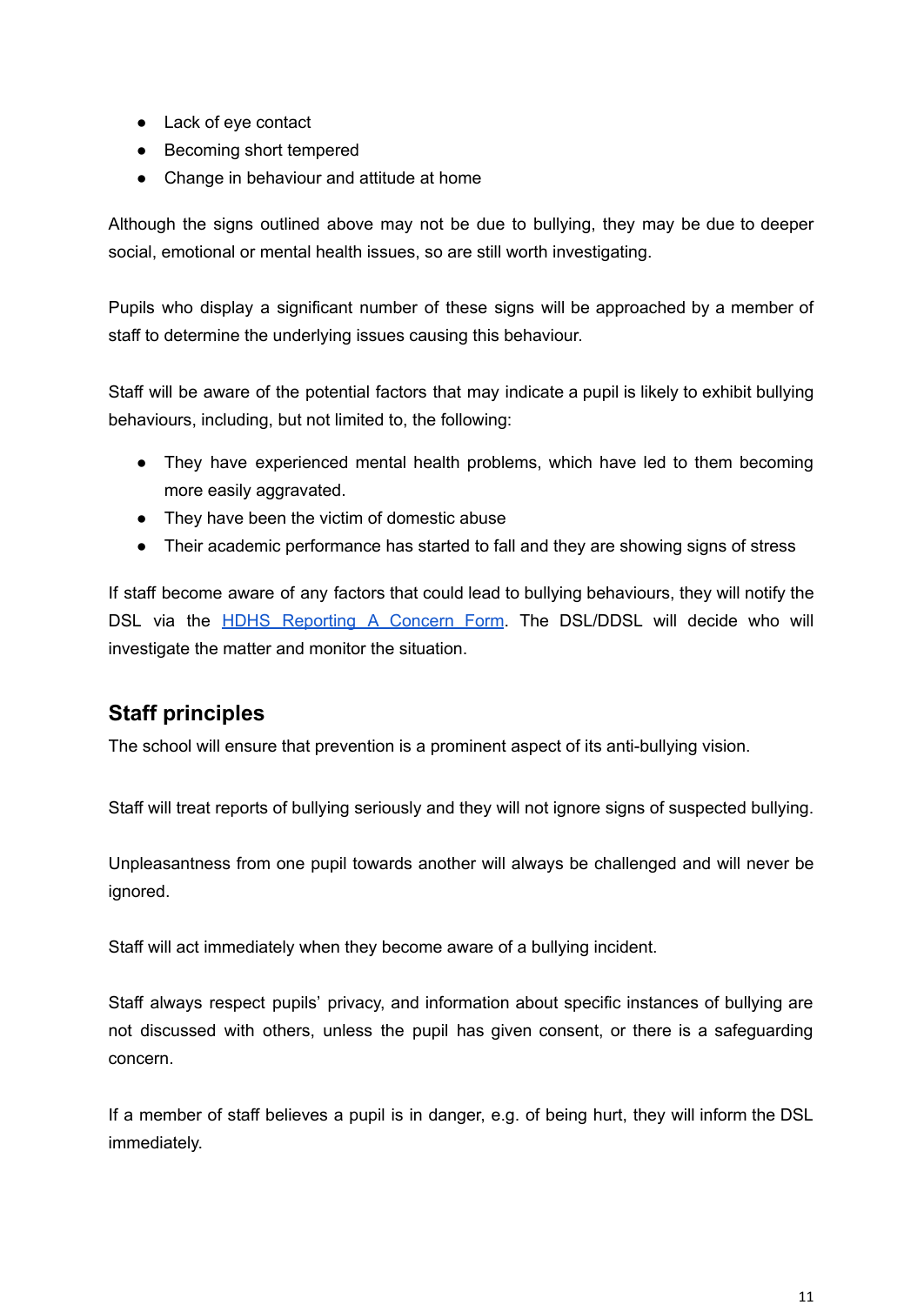Follow-up support is given to both the victim and perpetrator in the months following an incident to ensure all bullying has stopped.

## **Preventing peer-on-peer sexual abuse**

The school has a zero-tolerance approach to all forms of peer-on-peer sexual abuse, including sexual harassment and sexual violence.

Sexual harassment refers to unwanted conduct of a sexual nature that occurs online or offline.

Sexual harassment violates a child's dignity and makes them feel intimidated, degraded or humiliated, and can create a hostile, sexualised or offensive environment. If left unchallenged, sexual harassment can create an atmosphere that normalises inappropriate behaviour and may lead to sexual violence.

Sexual violence refers to the three following offences:

**Rape**: A person (A) commits an offence of rape if he intentionally penetrates the vagina, anus or mouth of another person (B) with his penis, B does not consent to the penetration and A does not reasonably believe that B consents.

**Assault by Penetration**: A person (A) commits an offence if s/he intentionally penetrates the vagina or anus of another person (B) with a part of her/his body or anything else, the penetration is sexual, B does not consent to the penetration and A does not reasonably believe that B consents.

**Sexual Assault**: A person (A) commits an offence of sexual assault if s/he intentionally touches another person (B), the touching is sexual, B does not consent to the touching and A does not reasonably believe that B consents.

The school's Child Protection Policy outlines our stance on addressing peer-on-peer sexual abuse, and the procedures in place will be adhered to if any instances of sexual harassment or sexual violence be uncovered.

To prevent peer-on-peer abuse and address the wider societal factors that can influence behaviour, the school will educate pupils about abuse, its forms and the importance of discussing any concerns and respecting others through the curriculum, assemblies and PSHE lessons.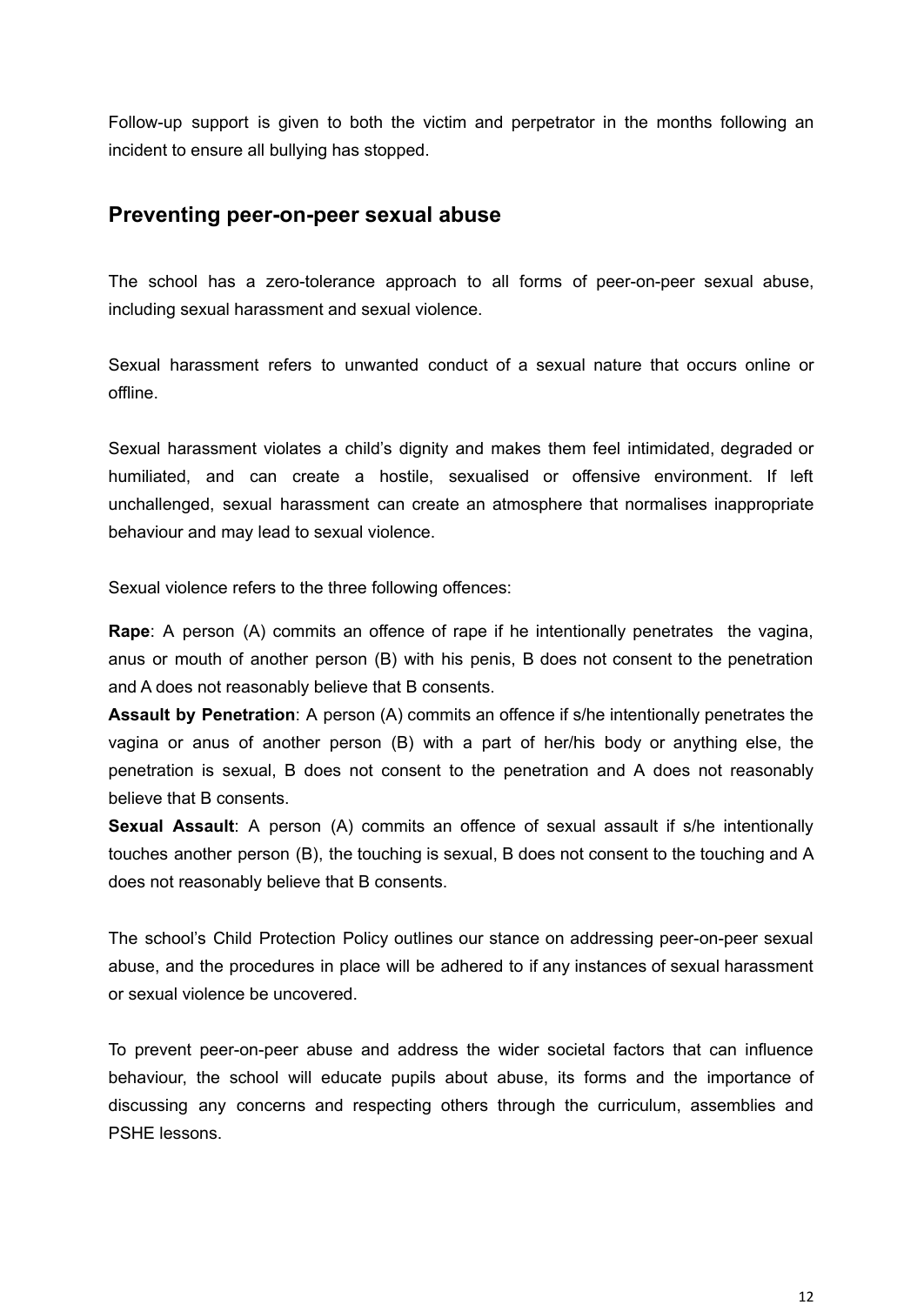The school will also ensure that pupils are taught about safeguarding, including online safety, as part of a broad and balanced curriculum in PSHE lessons, RSE and group sessions. Such content will be age and stage of development specific, and tackle issues such as the following:

- Healthy relationships
- Respectful behaviour
- Gender roles, stereotyping and equality
- Body confidence and self-esteem
- Prejudiced behaviour
- That sexual violence and sexual harassment is always wrong
- Addressing cultures of sexual harassment

All staff will be aware that pupils of any age and sex are capable of abusing their peers and will never tolerate abuse as "banter" or "part of growing up".

All staff will be aware that peer-on-peer abuse can be manifested in many ways, including sexting and gender issues, such as girls being sexually touched or assaulted, and boys being subjected to hazing/initiation type of violence which aims to cause physical, emotional or psychological harm.

Where a pupil is found to have been involved in harmful sexual behaviour, the school will help the pupil to move forward from the incident by supporting them in adopting more positive behaviour patterns and attitudes.

All staff will be made aware of the heightened vulnerability of pupils with SEND, who are more likely to be abused than their peers.

Staff will not assume that possible indicators of abuse relate to the pupil's SEND and will always explore indicators further.

Staff will be aware that LGBTQ+ pupils are more likely to be targeted by their peers. In some cases, pupils who are perceived to be LGBTQ+, whether they are or not, can be just as vulnerable to abuse as LGBTQ+ pupils.

The school's response to sexual violence and sexual harassment between pupils of the same sex will be equally as robust as it is for incidents between pupils of the opposite sex.

Pupils will be made aware of how to raise concerns or make a report and how any reports will be handled – this includes the process for reporting concerns about friends or peers.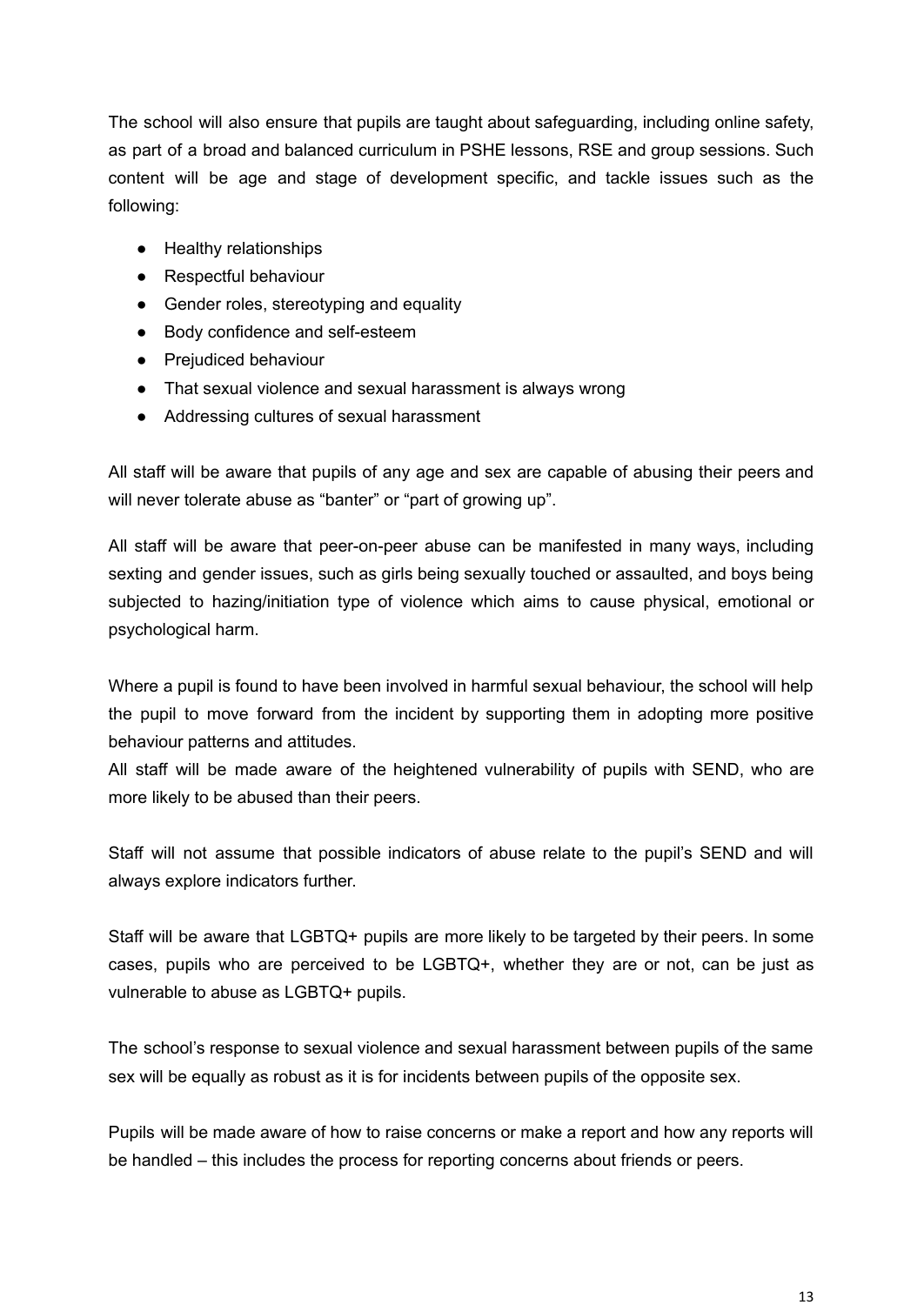If a pupil has been harmed, is in immediate danger or is at risk of harm, a referral will be made to children's social care services (CSCS).

### **Managing disclosures**

Victims will always be taken seriously, reassured, supported and kept safe.

Victims will never be made to feel like they are causing a problem or made to feel ashamed.

If a friend of a victim makes a report or a member of staff overhears a conversation, staff will act – they will never assume that someone else will deal with it. The basic principles remain the same as when a victim reports an incident; however, staff will consider why the victim has not chosen to make a report themselves and the discussion will be handled sensitively and with the help of CSCS where necessary.

If staff are in any doubt over how to handle an incident or report, they will speak to the DSL.

The DSL will be informed of any allegations of abuse against pupils with SEND. They will record the incident in writing and, working with the SENCO, decide what course of action is necessary, with the best interests of the pupil in mind at all times.

### **Confidentiality**

The school will only engage with staff and agencies required to support the victim and/or be involved in any investigation.

If a victim asks the school not to tell anyone about the disclosure, the school will not make this promise.

Even without the victim's consent, the information may still be lawfully shared if it is in the public interest and protects children from harm.

The DSL will consider the following when making confidentiality decisions:

- Parents will be informed unless it will place the victim at greater risk.
- If a pupil is at risk of harm, is in immediate danger or has been harmed, a referral will be made to CSCS.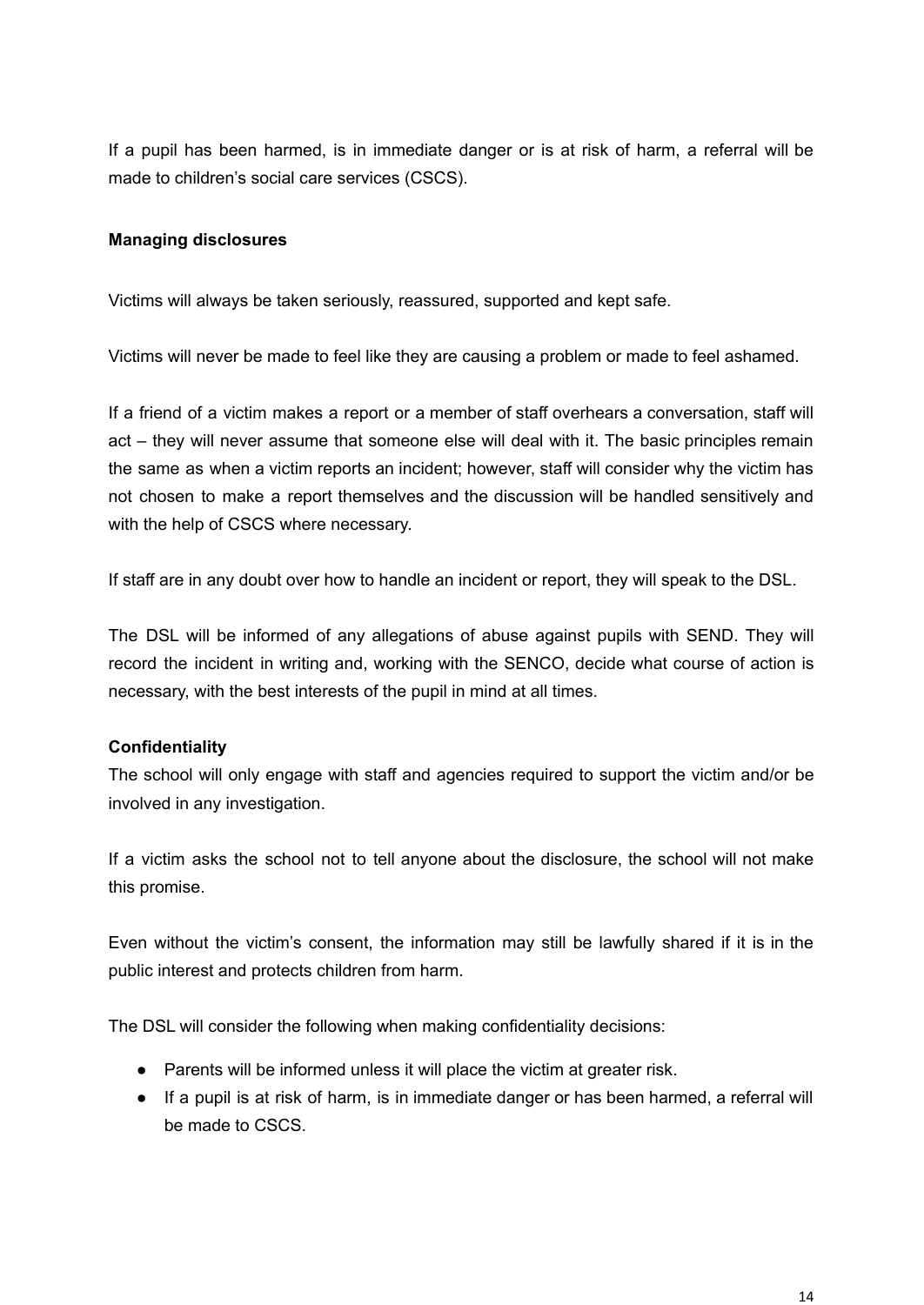• Rape, assault by penetration and sexual assaults are crimes – reports containing any such crimes will be passed to the police.

More information regarding the school's stance on preventing peer-on-peer sexual abuse is available in our Child Protection Policy.

# **Cyberbullying**

The school views cyberbullying with the same severity as any other form of bullying and will follow the sanctions set out in this policy if they become aware of any incidents.

The school will support pupils who have been victims of cyberbullying by holding formal and informal discussions with the pupil about their feelings and whether the bullying has stopped.

In accordance with the Education Act 2011, the school has the right to examine and delete files from pupils' personal devices, e.g. mobiles phones, where there is good reason to do so. This power applies to all schools and there is no need to have parental consent to search through a young person's mobile phone.

If an electronic device is confiscated by a member of staff, and there is reasonable ground to suspect that it contains evidence in relation to an offence, the device must be given to the police as soon as it is reasonably practicable.

If a staff member finds material that they do not suspect contains evidence in relation to an offence, the headteacher will decide whether it is appropriate to delete or retain the material as evidence of a breach of the relevant policies.

The school's Searching, Screening and Confiscation Policy will be followed at all times.

## **Procedures**

Minor incidents will be reported to the victim's year team , who investigates the incident, sets appropriate sanctions for the perpetrator and informs the DSL of the incident and outcome.

When investigating a bullying incident, the following procedures are adopted:

- The victim, alleged perpetrator and witnesses are all interviewed separately
- Members of staff ensure that there is no possibility of contact between the pupils being interviewed, including electronic communication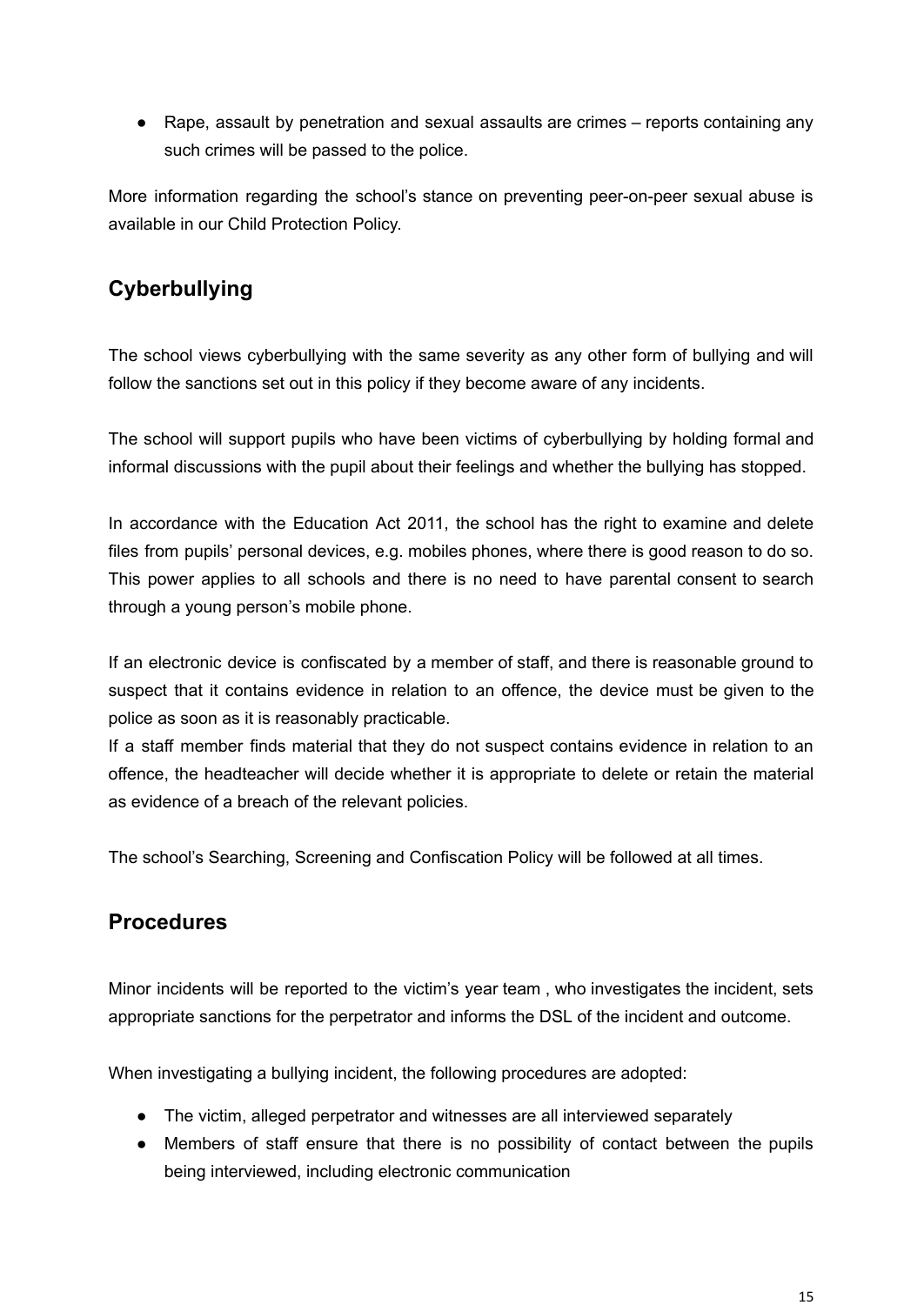- If a pupil is injured, members of staff take the pupil immediately to the nearest available first aider for a medical opinion on the extent of their injuries
- A room is used that allows for privacy during interviews
- A witness is used for serious incidents
- If appropriate, the alleged perpetrator, the victim and witnesses, are asked to write down details of the incident; this may need prompting with questions from the member of staff to obtain the full picture
- Premature assumptions are not made, as it is important not to be judgemental at this stage
- Members of staff listen carefully to all accounts, being non-confrontational and not assigning blame until the investigation is complete
- All concerned pupils are informed that they must not discuss the interview with other pupils

A flow chart detailing the timeline and escalation process can be found in the **[HDHS](https://hdhs.org.uk/wp-content/uploads/2021/04/HDHS-Anti-Bullying-Guide-Updated-March-2021.pdf)** [Anti-Bullying](https://hdhs.org.uk/wp-content/uploads/2021/04/HDHS-Anti-Bullying-Guide-Updated-March-2021.pdf) Guide (2021).

Due to the potential for sexist, transphobic, sexual, etc bullying to be characterised by inappropriate sexual behaviour, staff members involved in dealing with the incident are required to consider whether there is a need for safeguarding processes to be implemented.

## **Sanctions**

If the headteacher is satisfied that bullying did take place, the pupil will be helped to understand the consequences of their actions and warned that there must be no further incidents.

The headteacher informs the pupil of the type of sanction to be used in this instance, e.g. detentions or service-based activities, and future sanctions if the bullying continues.

If possible, the headteacher will attempt reconciliation and will obtain a genuine apology from the perpetrator. This will either be in writing to the victim (and/or witnesses if appropriate), or face-to-face, but only with the victim's full consent. Discretion will be used here; victims will never feel pressured into a face-to-face meeting with the perpetrator.

The perpetrator is made to realise, by speaking regularly with their form tutor or year team, that some pupils do not appreciate the distress they are causing, and that they should change their behaviour.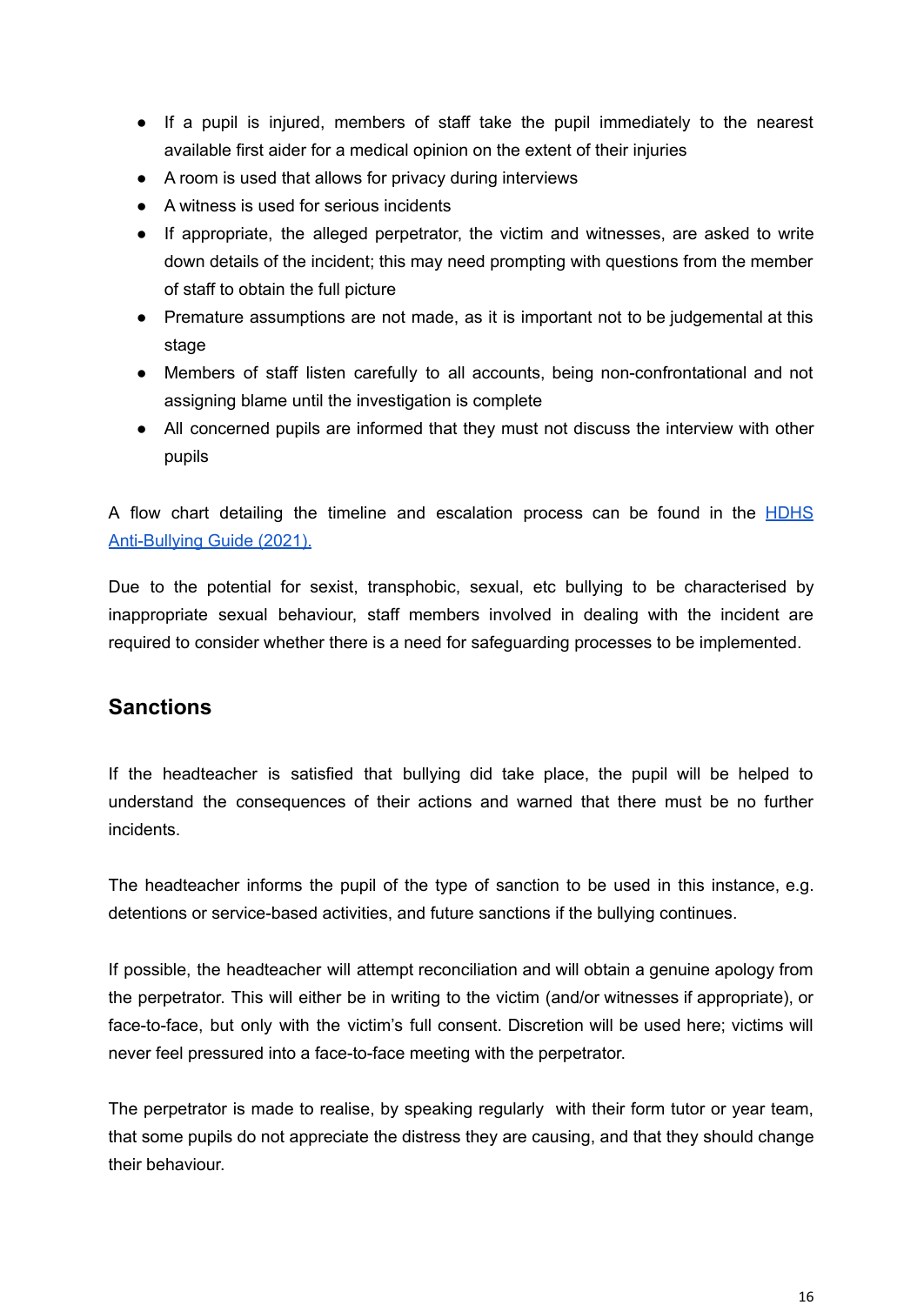Parents are informed of bullying incidents and what action is being taken. The head of year informally monitors the pupils involved over the next half-term.

# **Support**

For a month after the initial complaint of bullying, the form tutor and/or year team will hold an informal discussion, at least on a weekly basis, to check whether the bullying has stopped.

The head of year holds a formal meeting, on at least a monthly basis, to check whether:

- The bullying has stopped these formal meetings will continue to take place once a month until the head of year and victim are confident the bullying has stopped.
- If necessary, group dynamics will be broken up by members of staff by assigning places in classes.
- The victim will be encouraged to tell a trusted adult in school if bullying is repeated.
- The victim will be encouraged to broaden their friendship groups by joining lunchtime or after-school club or activity.
- The school, particularly the DSL, will work with the victim to build resilience, e.g. by offering emotional therapy.

The school will acknowledge that bullying may be an indication of underlying mental health issues. Perpetrators will be required to attend a mandatory counselling session, to assist with any underlying mental health or emotional wellbeing issues.

The school will work with the perpetrator regarding any underlying mental health or emotional wellbeing problems.

## **Follow-up support**

The progress of both the bully and the victim will be monitored by their form tutors and/or year teams.

One-on-one sessions to discuss how the victim and bully are progressing may be appropriate.

If appropriate, follow-up correspondence will be arranged with parents no later than **one month** after the incident.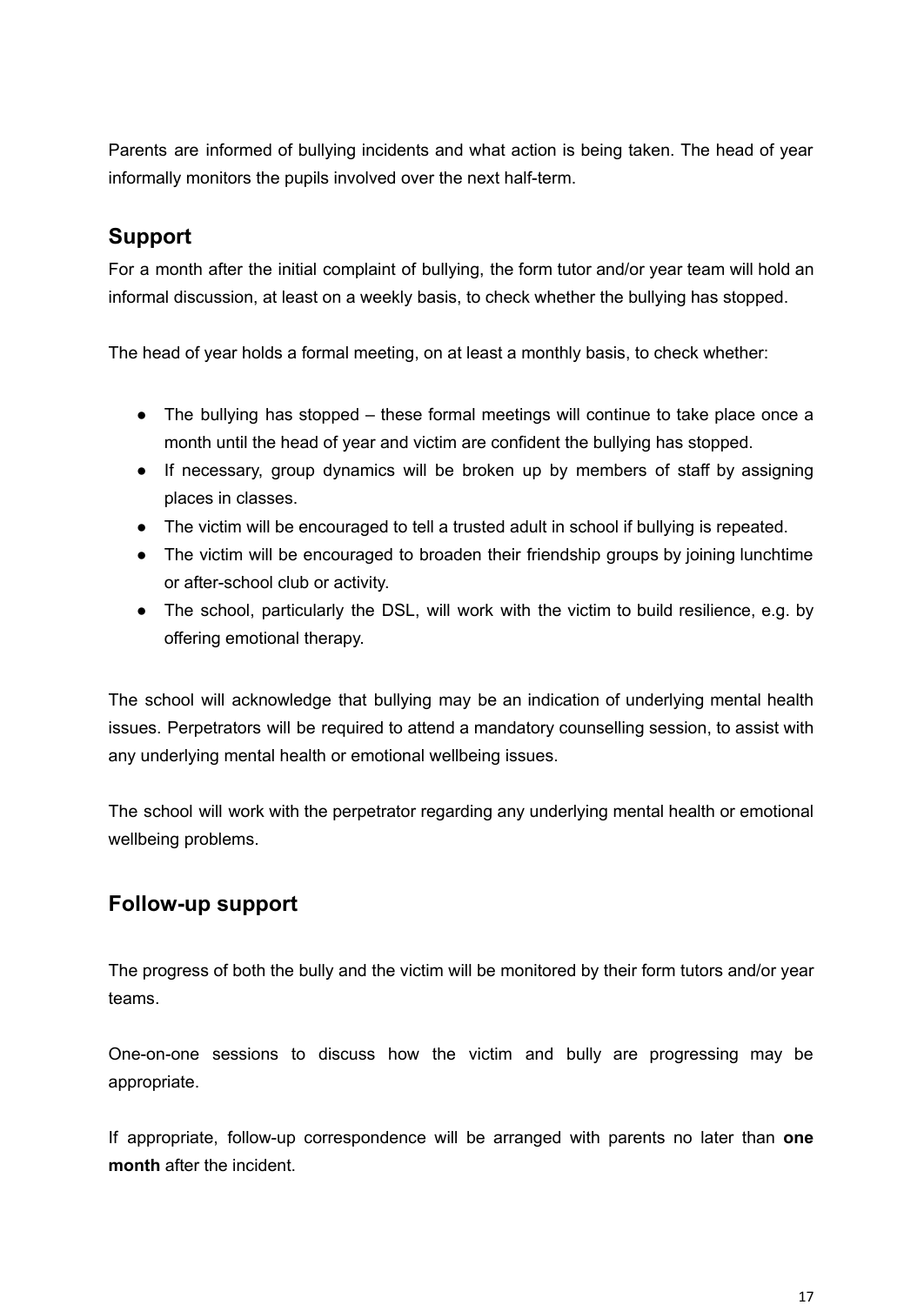Pupils who have been bullied will be supported in the following ways:

- Being listened to.
- Having an immediate opportunity to meet with their head of year or a member of staff of their choice
- Being reassured
- Being offered continued support
- Being offered counselling, where appropriate

Pupils who have bullied others will be supported in the following ways:

- Receiving a consequence for their actions
- Being able to discuss what happened
- Being helped to reflect on why they became involved
- Being helped to understand what they did wrong and why they need to change their behaviour
- Appropriate assistance from parents

Pupils who have been bullied will be assessed on a case-by-case basis and the DSL will, if necessary, refer the victim of bullying to EWMHS.

In cases where the effects of bullying are so severe that the pupil cannot successfully reintegrate back into the school, the headteacher and DSL will look to transfer the pupil to another mainstream school with the consent and involvement of the pupil's parents.

Where a pupil who has been the victim of bullying has developed such complex needs that alternative provision is required, the pupil, their parents, the headteacher and DSL will meet to discuss the use of alternative provision.

## **Bullying outside of school**

The headteacher has a specific statutory power to discipline pupils for poor behaviour outside of the school premises. Section 89(5) of the Education and Inspections Act 2006 gives the headteacher the power to regulate pupils' conduct when they are not on school premises, and therefore, not under the lawful charge of a school staff member.